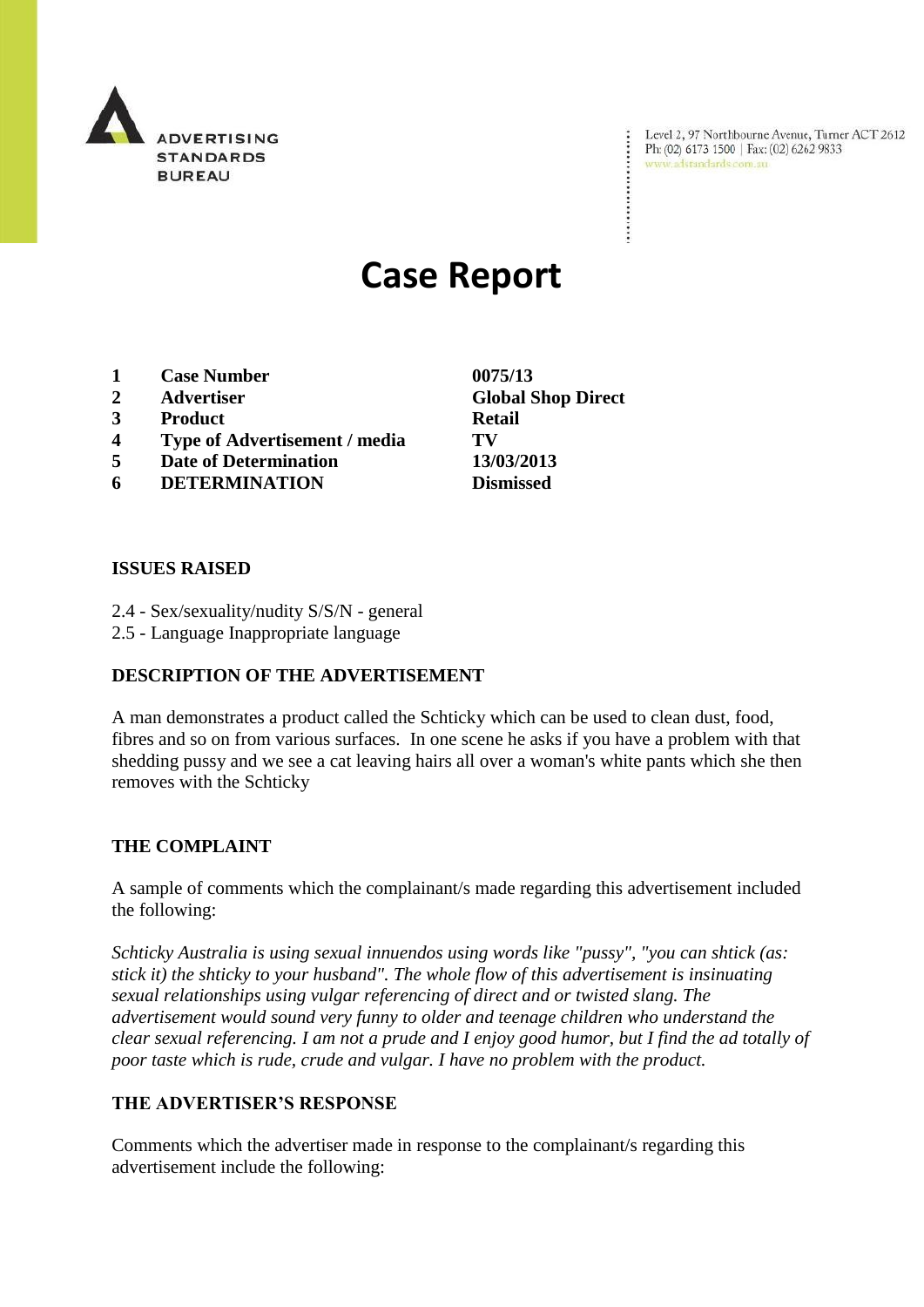*Global Shop Direct deny that this advertisement is vulgar or offensive. The complainant specifically references the word "pussy" yet clearly there is a cat shedding hair in the vision at this point. I am not sure what they are referring to with the other "Schtick it to your husband'' reference. The TV advertisement has aired on over 7800 occasions since September last year and in that time we have had no negative feedback. Global Shop Direct makes a great deal of effort to portray ourselves in a positive light to our audience and customer base and would have no intention of airing vulgar or offensive material.*

## **THE DETERMINATION**

The Advertising Standards Board ("Board") considered whether this advertisement breaches Section 2 of the Advertiser Code of Ethics (the "Code").

The Board noted the complainant's concerns that the advertisement uses inappropriate sexual language and innuendo.

The Board viewed the advertisement and noted the advertiser"s response.

The Board considered whether the advertisement was in breach of Section 2.4 of the Code. Section 2.4 of the Code states: "Advertising or Marketing Communications shall treat sex, sexuality and nudity with sensitivity to the relevant audience".

The Board noted that the advertisement features a man demonstrating the many uses of the schticky product and in one scene he says, "Ladies, you always wanted to schtick it to your husband" and, "problem with that shedding pussy?"

The Board noted the complainant's concerns regarding the phrase "schtick it to your husband" and considered that this phrase is not sexual.

The Board noted the reference to the "shedding pussy" and considered that whilst the word "pussy" can have a sexual meaning in this instance it is accompanied by an image of a cat.

The Board noted that some members of the community might be uncomfortable with the sexual innuendo in the advertisement however the Board considered that the innuendo is relatively mild and does treat the issue of sex and sexuality with sensitivity to the relevant audience.

The Board noted that the advertisement had been rated "W" by CAD and was aired in the appropriate time slot for the rating given.

The Board determined that the advertisement did not breach Section 2.4 of the Code.

The Board then considered whether the advertisement was in breach of Section 2.5 of the Code. Section 2.5 of the Code states: "Advertising or Marketing Communications shall only use language which is appropriate in the circumstances (including appropriate for the relevant audience and medium). Strong or obscene language shall be avoided."